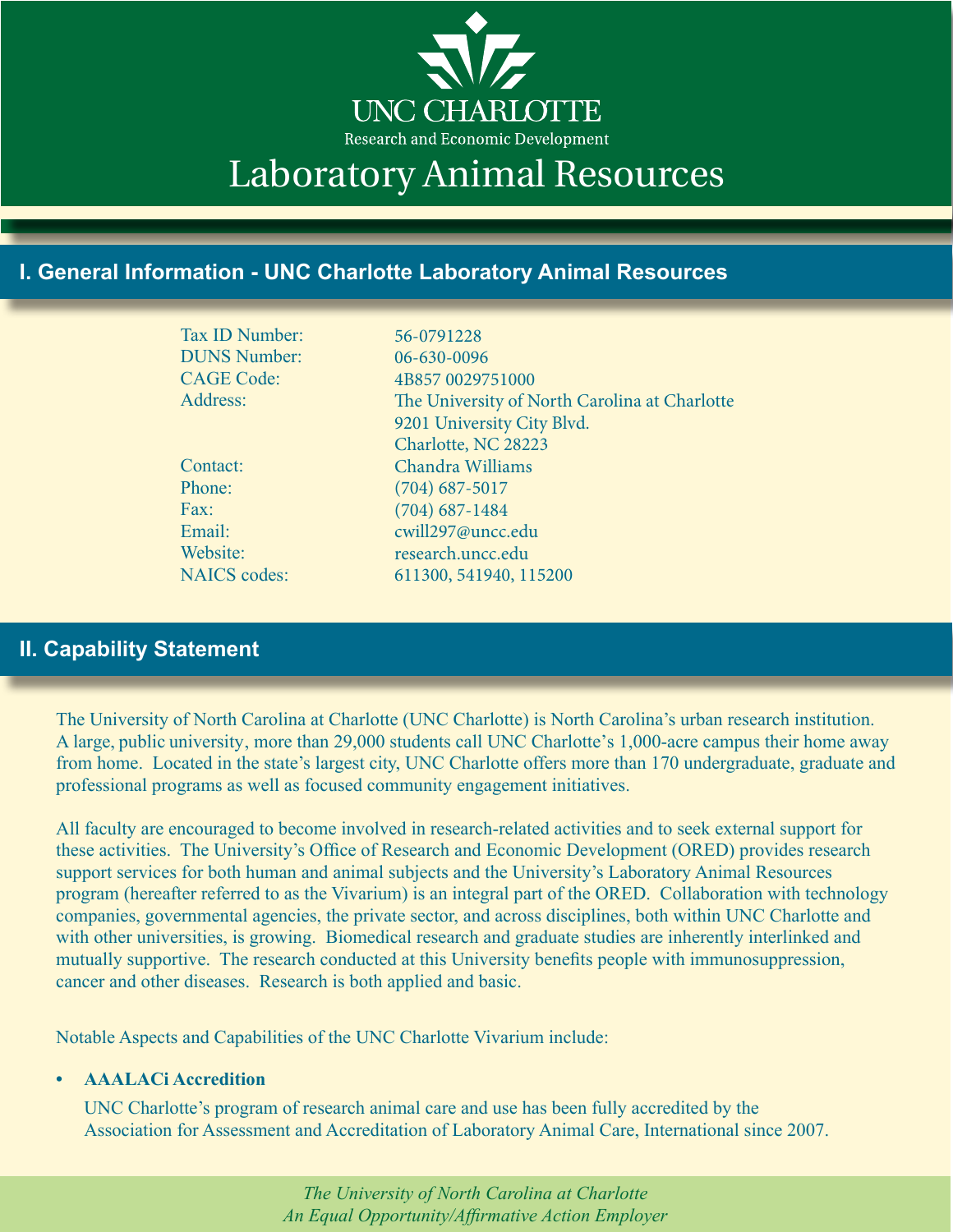

# **• USDA Registered Research Facility**

UNC Charlotte is registered as a Research Facility with the US Department of Agriculture (Certificate 55-R-007).

**• OLAW Animal Welfare Assurance** UNC Charlotte maintains a Letter of Assurance D16-00363 (A3600-01) with the Public Health Service's Office of Laboratory Animal Welfare.

## **• Environmental Monitoring/Alarm System Monitored 24/7/365**

The Vivarium's environmental monitoring, control and alarm systems integrate and coordinate the use of set of temperature, humidity, air flow, amperage draw and related sensors to provide timely and comprehensive data regarding room and mechanical condition. Key environment components monitored include:

- Room temperature
- Power failure
- Room humidity
- Air handler operation
- Cooling system capacity utilization
- Outside temperature and humidity
- Air flow rates in cubic feet per minute
- Room pressurization
- Status of room lighting
- Status of key mechanical components (e.g., chillers, boilers, pumps)

These are all monitored both on- and off-campus by UNC Charlotte Facilities Management. System diagnoses and adjustments can be made from any Web-capable device. Animal room temperatures may be set individually, as can key environmental alarm set points.

# **• Caliper IVIS Spectrum**

The IVIS Spectrum is an optical imager used to facilitate non-invasive longitudinal monitoring of disease progression, cell trafficking and gene expression patterns in living animals. Filters and spectral un-mixing algorithms let the researcher take full advantage of bioluminescent and fluorescent reporters across the blue to near infrared wavelength region. It also offers single-view 3D tomography for both fluorescent and bioluminescent reporters that can be analyzed in an anatomical context using a Digital Mouse Atlas.

For advanced fluorescence imaging, the IVIS Spectrum has the capability to use either transillumination (from the bottom) or epi-illumination (from the top) to illuminate in vivo fluorescent sources. 3D diffuse fluorescence tomography can be performed to determine source localization and concentration using the combination of structured light and trans-illumination fluorescent images. The instrument is equipped with 10 narrow band excitation filters (30nm bandwidth) and 18 narrow band emission filters (20nm bandwidth) that assist in significantly reducing autofluorescence by the spectral scanning of filters and the use of spectral unmixing algorithms. In addition, the spectral unmixing tools allow the researcher to separate signals from multiple fluorescent reporters within the same